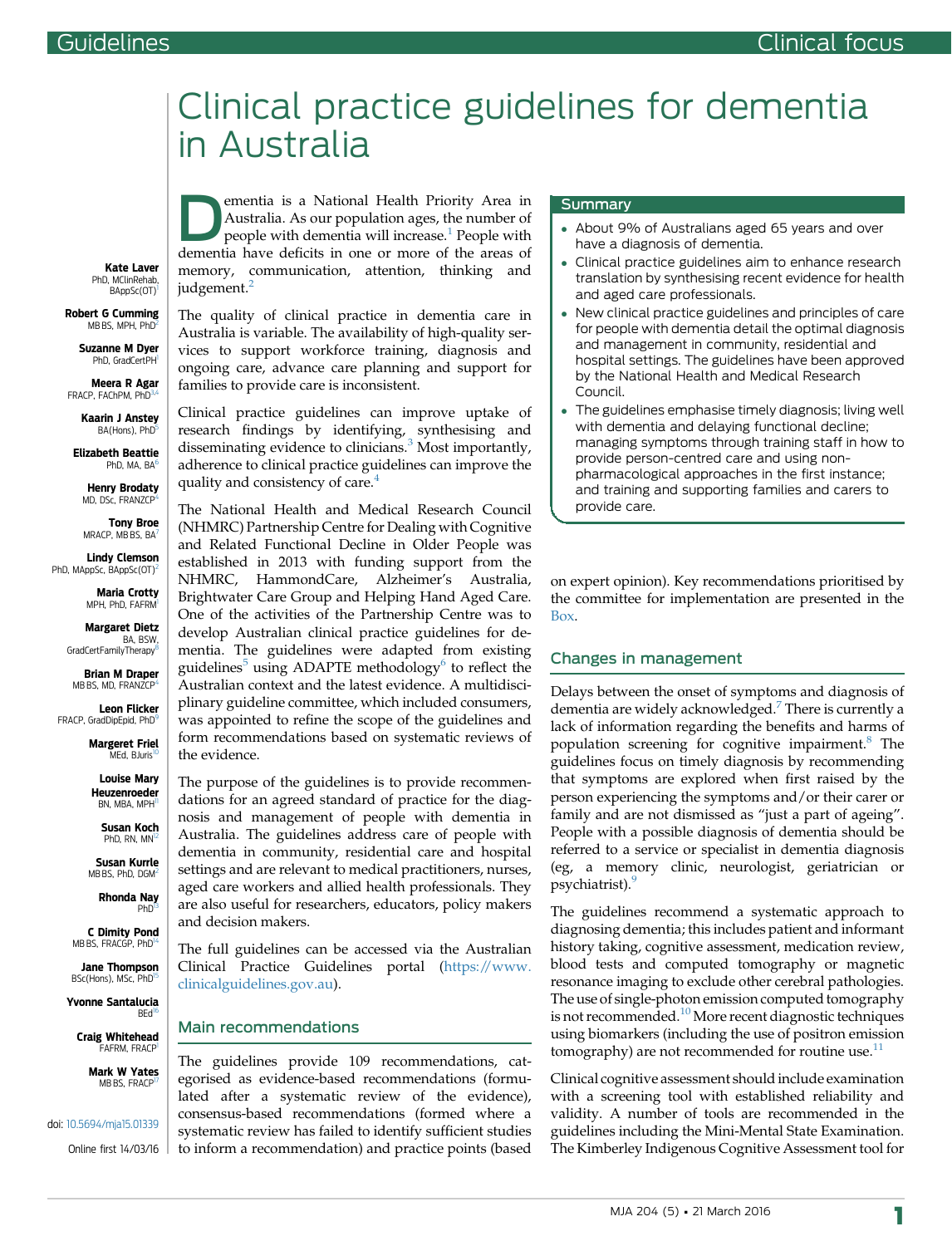<span id="page-1-0"></span>remote living Aboriginal and Torres Strait Islander populations and the Rowland Universal Dementia Assessment Scale for people from non-English speaking backgrounds are recommended for use where illiteracy, language or cultural considerations deem their use appropriate.

The committee recommended review of people with mild cognitive impairment after  $6-18$  months. This recommendation was formulated based on an existing systematic review which found that, in a clinic setting, the annual conversion rate of mild cognitive impairment to Alzheimer disease was close to  $10\%$ <sup>[12](#page-3-0)</sup>

At the time of diagnosis of dementia, and at regular intervals subsequently, assessment should be made for medical comorbidities and key psychiatric features associated with dementia, including depression, to ensure optimal management of coexisting conditions.

The guidelines recommend comprehensive roleappropriate dementia-specific training for health and aged care professionals. Such training can improve the quality of life for the person with dementia<sup>[13](#page-3-0)</sup> and reduce restraint use<sup>[14,15](#page-3-0)</sup> by teaching staff how to understand a person with dementia and to read body language and behaviour as signs of communication and respond appropriately. The evidence supports training models that focus on understanding symptoms and behaviours and providing person-centred care.<sup>[16](#page-3-0)</sup>

The guidelines recommend a greater emphasis on promoting and maintaining independence through activities of daily living, continuing exercise and supporting the person to pursue activities that are meaningful and of interest to them. Adequate nourishment and hydration through maintaining a healthy, balanced diet should be encouraged and supported. People with dementia should have their weight monitored and nutritional status assessed regularly. Oral health is important $17$  and, on diagnosis, the medical practitioner should recommend that the person with dementia (or their carer[s] or family) make an appointment to see a dentist to conduct an assessment and formulate a long-term treatment plan.

Acetylcholinesterase inhibitors and memantine are routinely prescribed for people with mild to moderate Alzheimer disease in order to delay functional decline, and the guidelines support their use.<sup>[18](#page-3-0)</sup> Based on recent evidence, the guidelines also state that any one of the three acetylcholinesterase inhibitors (donepezil, galantamine or rivastigmine) could also be considered for people with dementia with Lewy bodies, Parkinson disease dementia, vascular dementia or mixed dementia.<sup>[19-22](#page-3-0)</sup> The combination of an acetylcholinesterase inhibitor and memantine could be considered for managing the symptoms of functional decline for people with moderate to severe Alzheimer disease. $23$  Clinicians should be aware that not all of these indications are reimbursed under the Pharmaceutical Benefits Scheme and that acetylcholinesterase inhibitors are associated with a number of side effects including (but not limited to) nausea, vomiting, diarrhoea, dizziness, increased urinary frequency, falls,

1 Flinders University, Adelaide, SA 2 University of Sydney, Sydney, NSW 3 Braeside Hospital, Sydney, NSW 4 UNSW Australia, Sydney, NSW **5** Australian National University, Canberra, ACT 6 Queensland University of Technology, Brisbane. OLD 7 Neuroscience Research Australia, Sydney, NSW 8 Monash Health, Melbourne, VIC 9 University of Western Australia, Perth, WA 10 Department of Correctional Services, Darwin, NT 11 SA Heath, Adelaide, SA 12 Royal District Nursing Service, Melbourne, VIC 13 La Trobe University, Melbourne, VIC 14 University of Newcastle. Newcastle, NSW 15 Alzheimer's Australia, Canberra, ACT 16 Liverpool Hospital, Sydney, NSW 17 Ballarat Health Services, Ballarat, VIC

[Kate.Laver@](mailto:Kate.Laver@flinders.edu.au)flinders. [edu.au](mailto:Kate.Laver@flinders.edu.au) muscle cramps, weight loss, anorexia, headache and insomnia.[24](#page-3-0) Acetylcholinesterase inhibitors should not be prescribed for people with mild cognitive impairment.<sup>[25](#page-3-0)</sup>

If people with dementia cannot express their needs through communication, they may communicate through their actions and behaviour. The guidelines recommend the need to understand the person and symptoms via a comprehensive assessment and analysis of the behaviour (eg, antecedent [triggers], behaviour description and consequence [ABC approach]). The objective measurement of behavioural and psychological symptoms of dementia should be undertaken using tools to monitor the type and patterns of behaviours. The provision of care that is consistent with the ten principles of dignity in care<sup>[26](#page-3-0)</sup> and non-pharmacological interventions should be implemented before considering use of medications. Non-pharmacological interventions should ideally involve engagement in activities that are enjoyable for the person with dementia and individualised support. Working with the carer and family to build skills in managing symptoms, communicating effectively and problem solving have been shown to be effective in reducing symptoms. $27,28$ 

A number of pharmacological treatments are recommended to complement non-pharmacological approaches when the person with dementia is severely distressed or there is an immediate risk of harm. Anal-gesics are recommended when pain is suspected.<sup>[29](#page-3-0)</sup> A trial of selective serotonin reuptake inhibitors is recommended for agitation; the strongest evidence is for citalopram.<sup>[30](#page-3-0)</sup> The role of antidepressants in the treatment of depression in people with dementia is uncertain. Larger trials conducted in people with dementia have not shown benefit (in group data) for antidepressants for treatment of depression per  $se^{31}$  Nevertheless, the committee considered that those with a pre-existing history of major depression (before developing dementia) who develop a comorbid major depression should be treated in the usual way.

People with Alzheimer disease, vascular dementia or mixed dementias with mild to moderate behavioural and psychological symptoms of dementia should not usually be prescribed antipsychotic medications, owing to the increased risk of cerebrovascular adverse events and death.<sup>[32](#page-3-0)</sup> For people with severe symptoms who are distressed or causing distress to others, treatment with an antipsychotic may be offered following a full discussion with the person with dementia and/or their carer(s) or family about the possible benefits and harms. Treatment should be reviewed every  $4-12$  weeks, considering the need for antipsychotics and possible cessation of medication.

Care for people with advanced dementia should be based on a palliative approach and involve a palliative care service if indicated. Treatment and care should be provided as per the person's advance care plan.

Carers and families should be included in the planning, decision making and care and management of people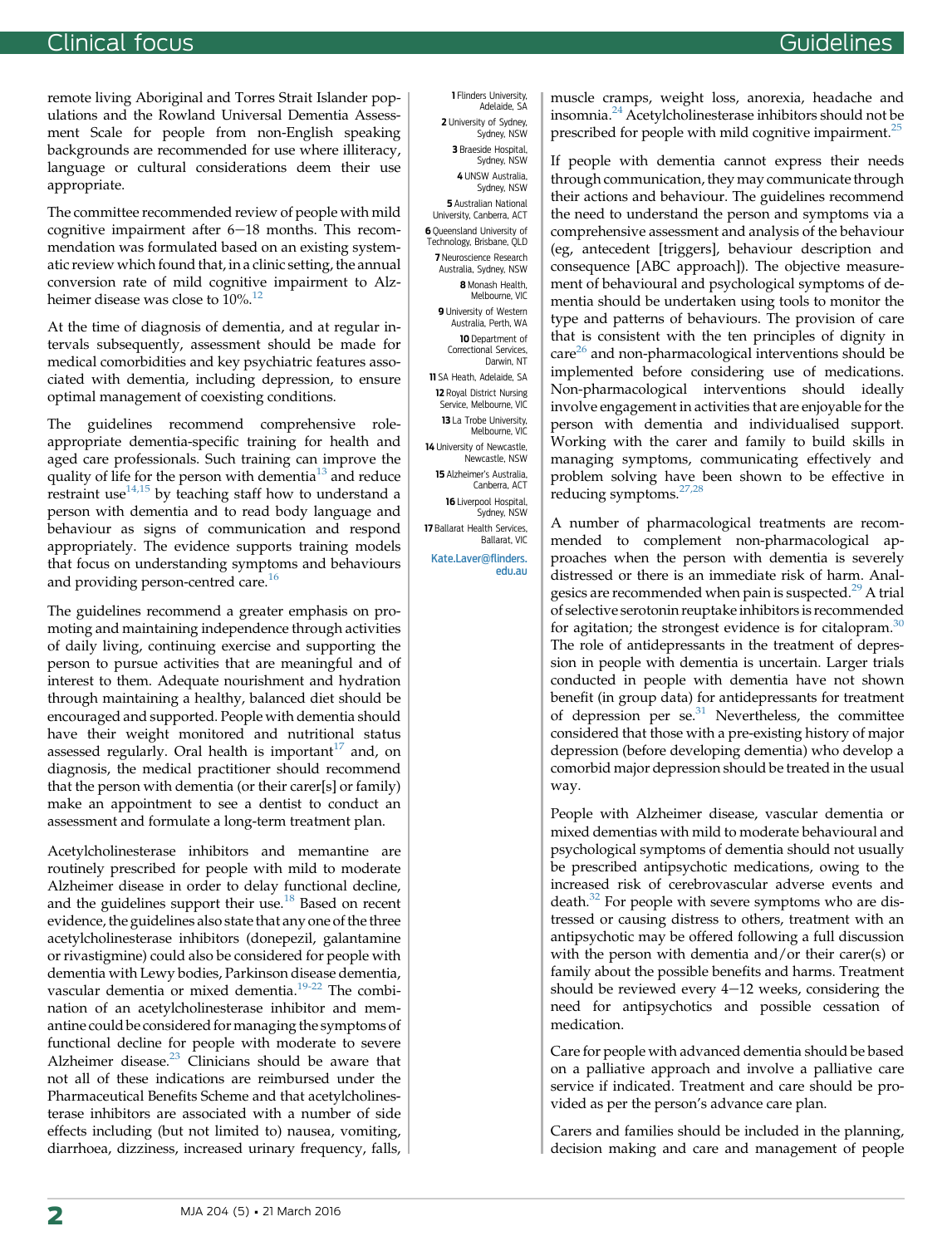#### <span id="page-2-0"></span>Key recommendations identified by the committee as priorities for implementation\*

- Health and aged care professionals should provide person-centred care, by identifying and responding to the individual needs and preferences of the person with dementia, their carer(s) and family. The 10 principles of dignity in care [\(http:/www.dignityincare.org.uk](http://www.dignityincare.org.uk)) should be used as the standard by which care is delivered and evaluated.
- People with a possible diagnosis of dementia should be offered referral to memory assessment specialists or services for a comprehensive assessment.
- The medical practitioner should be honest and respectful and use a gradual and individualised approach when communicating the diagnosis to the person with dementia and their carer(s) and family.
- Health system planners should ensure that people with dementia have access to a care coordinator who can work with them and their carers and families from the time of diagnosis.\*
- Health and aged care organisations should ensure that all staff working with people with dementia receive dementia-care training (attitude, knowledge and skill development) that is consistent with their roles and responsibilities. Training should reflect programs that have been shown to optimise care for people with dementia.\*
- Training programs should be comprehensive and have a strong focus on communicating effectively with the person with dementia and his or her carer(s) and family and recognising, preventing and managing behavioural and psychological symptoms of dementia. Staff should be trained in the principles of person-centred care and how these principles are applied in practice.
- People with dementia living in the community should be offered occupational therapy interventions which should include: environmental assessment and modification to aid independent functioning; prescription of assistive technology; and tailored intervention to promote independence in activities of daily living.\*
- People with dementia who develop behavioural and psychological symptoms should be offered a comprehensive assessment at an early opportunity by a professional skilled in symptom assessment and management. This should involve their carer(s) and families as appropriate and include; analysis of the behaviours, assessment of physical and mental health, pain or discomfort, side effects of medication, the influence of religious and spiritual beliefs and cultural norms, physical environmental and interpersonal factors, an assessment of carer(s) health and communication style, understanding the behaviour as a form of communication.\*
- People with Alzheimer's disease, vascular dementia or mixed dementias with mild-to-moderate behavioural and psychological symptoms of dementia should not usually be prescribed antipsychotic medications because of the increased risk of cerebrovascular adverse events and death.
- The person with dementia, their carer(s) and family should be offered respite appropriate to their needs.
- Carers and families should have access to programs designed to provide support and optimise their ability to provide care for the person with dementia. Programs should be individualised, multifaceted and delivered over multiple sessions.\*
- \* Note that some recommendations have been shortened in this publication.  $\bullet$

with dementia. Carers are often not provided with enough support or adequate training to effectively pro-vide care.<sup>[33](#page-4-0)</sup> There is evidence that tailored multifaceted programs involving both the carer and the person with dementia can improve quality of life for both. $34$  Carers should have access to programs that include education regarding dementia; information regarding relevant services such as respite; information about support organisations such as Alzheimer's Australia; individualised care management strategies to overcome specific problems; training in providing care and communicating most effectively with the person with dementia; and support regarding coping strategies to maintain their own wellbeing, including stress management.

Competing interests: No relevant disclosures.

**Provenance:** Not commissioned: not externally peer reviewed.  $\blacksquare$ 

 $@$  2016 AMPCo Pty Ltd. Produced with Elsevier B.V. All rights reserved.

References are available online at [www.mja.com.au](http://www.mja.com.au).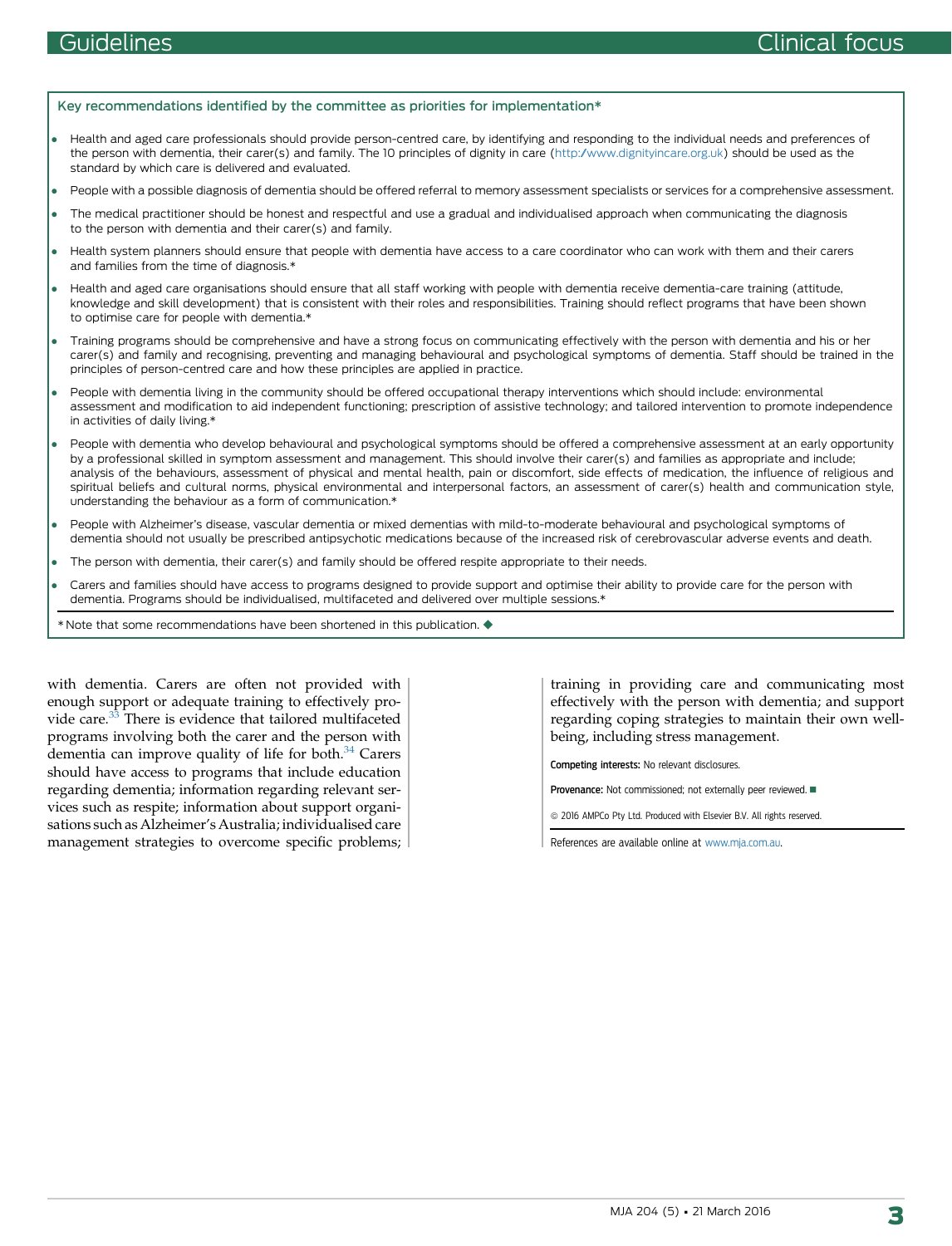## <span id="page-3-0"></span>Clinical focus Guidelines

- 1 Australian Institute of Health and Welfare. Dementia in Australia. Canberra: AIHW, 2012. (Cat. No. AGE 70.) [http://](http://www.aihw.gov.au/publication-detail/?id=10737422958) [www.aihw.gov.au/publication-detail/?id](http://www.aihw.gov.au/publication-detail/?id=10737422958)=[10737422958](http://www.aihw.gov.au/publication-detail/?id=10737422958) (accessed Jan 2016).
- 2 Burns A, Iliffe S. Dementia. BMJ 2009; 338: b75.
- 3 Grol R, Grimshaw JM. From best evidence to best practice: effective implementation of change in patients care. Lancet 2003; 362: 1225-1230.
- 4 Grimshaw J, Thomas R, MacLennan G, et al. Effectiveness and efficiency of guideline dissemination and implementation strategies. Health Technol Assess 2004; 8: 1-72.
- 5 National Institute for Health and Care Excellence. Dementia: supporting people with dementia and their carers in health and social care. NICE guidelines [CG42]. London: NICE, 2006. <https://www.nice.org.uk/guidance/cg42> (accessed Jan 2016).
- 6 ADAPTE Collaboration. The ADAPTE process: resource toolkit for guideline adaptation. ADAPTE, 2009. [http://www.g-i-n.](http://www.g-i-n.net/document-store/working-groups-documents/adaptation/adapte-resource-toolkit-guideline-adaptation-2-0.pdf) [net/document-store/working-groups-documents/adaptation/](http://www.g-i-n.net/document-store/working-groups-documents/adaptation/adapte-resource-toolkit-guideline-adaptation-2-0.pdf) [adapte-resource-toolkit-guideline-adaptation-2-0.pdf](http://www.g-i-n.net/document-store/working-groups-documents/adaptation/adapte-resource-toolkit-guideline-adaptation-2-0.pdf) (accessed Jan 2016).
- 7 Koch T, Iliffe S, EVIDEM-ED project. Rapid appraisal of barriers to the diagnosis and management of patients with dementia in primary care: a systematic review. BMC Fam Pract 2010; 11: 52.
- 8 Lin JS, O'Connor E, Rossom RC, et al. Screening for cognitive impairment in older adults: an evidence update for the US Preventive Services Task Force (Evidence Synthesis No. 107). Rockville, MD: Agency for Healthcare Research and Quality, 2013. [http://www.ncbi.nlm.nih.gov/pubmedhealth/](http://www.ncbi.nlm.nih.gov/pubmedhealth/PMH0063382/pdf/PubMedHealth_PMH0063382.pdf) [PMH0063382/pdf/PubMedHealth\\_PMH0063382.pdf](http://www.ncbi.nlm.nih.gov/pubmedhealth/PMH0063382/pdf/PubMedHealth_PMH0063382.pdf) (accessed Jan 2016).
- 9 LoGiudice D, Waltrowicz W, Brown K, et al. Do memory clinics improve the quality of life of carers? A randomized pilot trial. Int J Geriatr Psychiatry 1999; 14: 626-632.
- 10 Dobert N, Pantel J, Frolich L, et al. Diagnostic value of FDG-PET and HMPAO-SPET in patients with mild dementia and mild cognitive impairment: metabolic index and perfusion index. Dement Geriatr Cogn Disord 2005; 20: 63-70.
- 11 Albert MS, DeKosky ST, Dickson D, et al. The diagnosis of mild cognitive impairment due to Alzheimer's disease: recommendations from the National Institute on Aging-Alzheimer's Association workgroups on diagnostic guidelines for Alzheimer's disease. Alzheimers Dement 2011; 7: 270-279.
- 12 Ward A, Tardiff S, Dye C, Arrighi HM. Rate of conversion from prodromal Alzheimer's disease to Alzheimer's dementia: a systematic review of the literature. Dement Geriatr Cogn Disord Extra 2013; 3: 320-332.
- 13 Clare L, Whitaker R, Woods RT, et al. AwareCare: a pilot randomized controlled trial of an awareness-based staff training intervention to improve quality of life for residents with severe dementia in long-term care settings. Int Psychogeriatr 2013; 25: 128-139.
- 14 Huizing A, Hamers JP, Gulpers M, Berger M. Short-term effects of an educational intervention on physical restraint use: a cluster randomized trial. BMC Geriatr 2006; 6: 17.
- 15 Testad I, Ballard C, Bronnick K, Aarsland D. The effect of staff training on agitation and use of restraint in nursing home residents with dementia: a single-blind, randomized controlled trial. J Clin Psychiatry 2010; 71: 80-86.
- 16 Chenoweth L, King MT, Jeon YH, et al. Caring for Aged Dementia Care Resident Study (CADRES) of person-centred

care, dementia-care mapping, and usual care in dementia: a cluster-randomised trial. Lancet Neurol 2009; 8: 317-325.

- 17 Chen X, Kistler C, Oral health care for older adults with serious illness: when and how? J Am Geriatr Soc 2015; 63: 375-378.
- 18 Centre for Health Economics Monash University, University of South Australia Veterans' Medicines Advice and Therapeutics Education Services, Department of Health and Ageing Pharmaceutical Policy Branch, Ahmed R. Post market review: Pharmaceutical Benefits Scheme anti-dementia medicines to treat Alzheimer disease. Canberra: Department of Health, 2012. <http://www.pbs.gov.au/info/reviews/anti-dementia-report> (accessed Jan 2016).
- 19 Birks J, Craig D. Galantamine for vascular cognitive impairment. Cochrane Database Syst Rev 2006; (1): CD004746.
- 20 Birks J, McGuinness B, Craig D. Rivastigmine for vascular cognitive impairment. Cochrane Database Syst Rev 2013; (5): CD004744.
- 21 Malouf R, Birks J. Donepezil for vascular cognitive impairment. Cochrane Database Syst Rev 2004; (1): CD004395.
- <sup>22</sup> Wang HF, Yu JT, Tang SW, et al. Efficacy and safety of cholinesterase inhibitors and memantine in cognitive impairment in Parkinson's disease, Parkinson's disease dementia, and dementia with Lewy bodies: systematic review with meta-analysis and trial sequential analysis. J Neurol Neurosurg Psychiatry 2015; 86: 135-143.
- 23 Schmidt R, Hofer E, Bouwman FH, et al. EFNS-ENS/EAN Guideline on concomitant use of cholinesterase inhibitors and memantine in moderate to severe Alzheimer's disease. Eur J Neurol 2015; 22: 889-898.
- 24 Bond M, Rogers G, Peters J, et al. The effectiveness and cost-effectiveness of donepezil, galantamine, rivastigmine and memantine for the treatment of Alzheimer's disease (review of Technology Appraisal No 111): a systematic review and economic model. Health Technol Assess 2012; 16: 1-470.
- <sup>25</sup> Tricco AC, Soobiah C, Berliner S, et al. Efficacy and safety of cognitive enhancers for patients with mild cognitive impairment: a systematic review and meta-analysis. CMAJ 2013; 185: 1393-1401.
- 26 Dignity in Care [website]. <http://www.dignityincare.org.uk> (accessed Jan 2015).
- 27 Gitlin LN, Winter L, Dennis MP, et al. Targeting and managing behavioral symptoms in individuals with dementia: a randomized trial of a nonpharmacological intervention. J Am Geriatr Soc 2010; 58: 1465-1474.
- 28 Tremont G, Davis JD, Bishop DS, Fortinsky RH. Telephonedelivered psychosocial intervention reduces burden in dementia caregivers. Dementia 2008; 7: 503-520.
- 29 Pieper MJ, van Dalen-Kok AH, Francke AL, et al. Interventions targeting pain or behaviour in dementia: a systematic review. Ageing Res Rev 2013; 12: 1042-1055.
- 30 Porsteinsson AP, Drye LT, Pollock BG, et al. Effect of citalopram on agitation in Alzheimer disease: the CitAD randomized clinical trial. JAMA 2014; 311: 682-691.
- 31 Sepehry AA, Lee PE, Hsiung GY, et al. Effect of selective serotonin reuptake inhibitors in Alzheimer's disease with comorbid depression: a meta-analysis of depression and cognitive outcomes. Drugs Aging 2012; 29: 793-806.
- 32 Schneider LS, Dagerman KS, Insel P. Risk of death with atypical antipsychotic drug treatment for dementia: